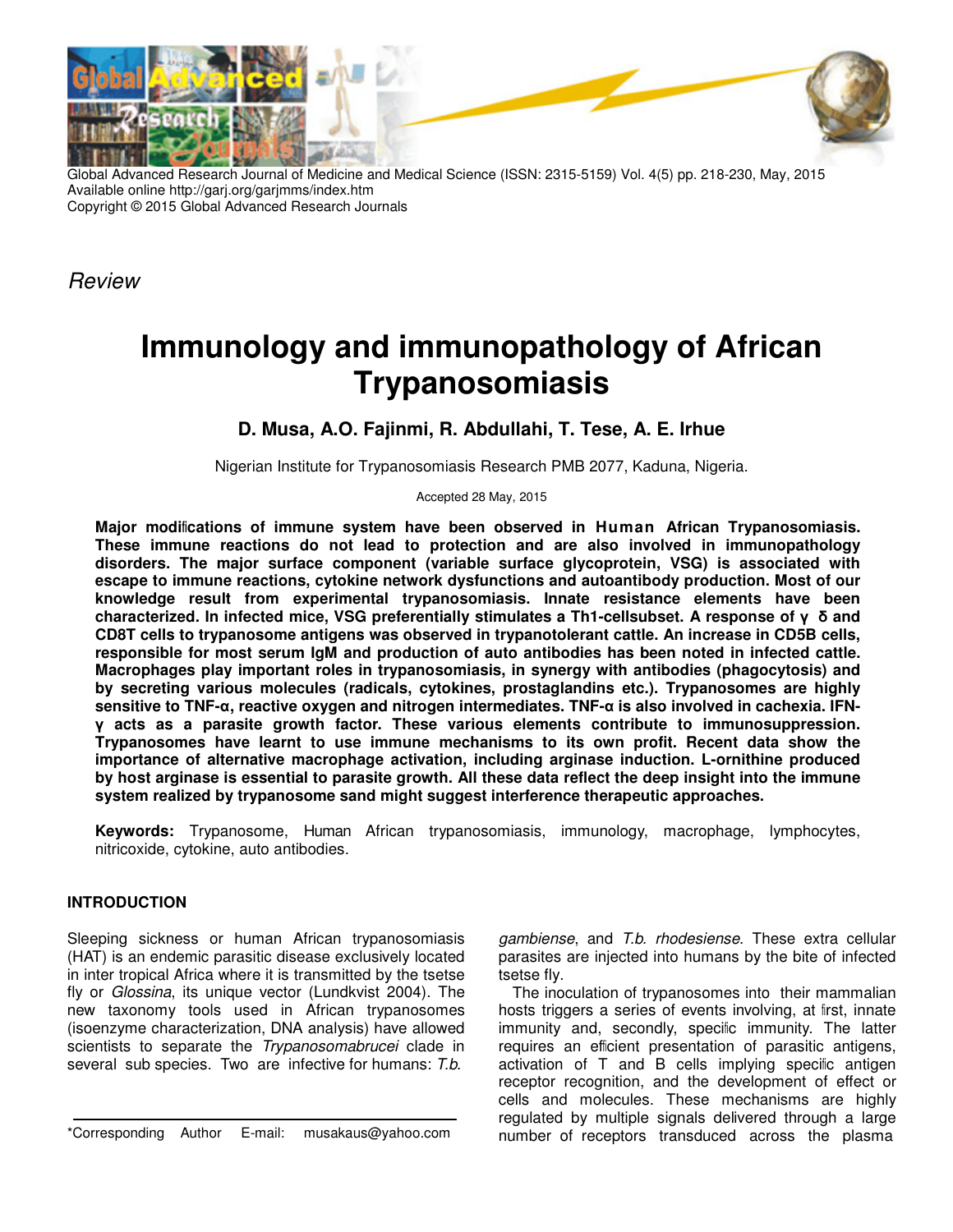

**Figure 1.** Variable surface glycoprotein (VSG), the major surface component of trypanosomes, is also released in host fluids. VSG induce resistance to complement lysis, escape to specific immune response, persistent cytokine production, auto antibody synthesis by molecular mimicry with host tissues.

membrane and processed. During co-evolution with their hosts, trypanosomes have learnt to cope with host immune systems, by penetrating, diverting, and altering the numerous steps leading to the generation of an effective immune response. Major modifications of<br>immune systems have been observed in immune systems have been observed in trypanosomiasis: lymphadenopathy, splenomegaly (up to thirty times the normal size) with destruction of lymphatic tissue architecture and hypergammaglobulinemia. However, their effectiveness is limited as, most of the time, parasites cannot be eliminated and immuno pathological phenomena, which induce tissular alterations, appear.

One of the major characteristics of trypanosomes is the presence of the Variant Surface Glycoprotein (VSG) which covers nearly all the membrane of trypanosomes in mammals and is the pre-dominant surface antigen of African trypanosomes. VSG constitutes an important molecular interface between trypanosomes and the host immune system (Figure1). VSG prevents trypanosome lysis by complement alternative pathway, and, above all, enables them to avoid the specific immune response via the phenomenon of antigenic variation (trypanosomes sequentially express antigenically distinct VSG). VSG also has several effects on immune elements such as induction of auto antibodies and cytokines, in particular tumournecrosis factor (TNF)  $\alpha$  (Magez *et al.*, 2002). Other trypanosome components and soluble factors, such as a trypano-some-released triggering factor (TLTF) which triggers interferon (IFN)-γ production by T cells, are also involved in modulation of the immune system by acting on the synthesis of immune elements (Askonas BA 2003) (Figure 2). Furthermore, increased levels of circulating endotoxins area feature of human and experimental trypanosomiasis. These endotoxins, potent immunomodulatory molecules, participate to the immune

disorders observed in trypanosomiasis (Nyakundi et al., 2002). Elaboration of escape mechanisms to host immune defenses and induction of parasite growth factor production are well developed by trypanosomes. In a recently discovered escape mechanism, hostarginase induction, trypanosomes decrease immune response efficiency and increase the production of L-ornithine, an essential growth factor (Vincendeau et al., 2003).

Understanding of the immune response was recently advanced by the discovery of the T and B sub populations and, especially, of the Thelper (Th) subsets, as well as the cytokines synthesised by each Th1 and Th2 subset. These factors control different aspects of the immune response, in peculiar the synthesis of nitric oxide, which is probably involved in several steps in the immune mechanisms. The role of  $y$  δ T cells should also be taken into account as they have been implicated in other parasitic diseases such as malaria and leishmaniasis.

Most of the data concerning African trypanosomiasis have been obtained in animal diseases or experimental animal models. Few studies have concentrated only on the immunology of HAT. Results obtained from animal diseases or experimental models can be investigated in human trypanoso- miasis using adapted means. Genetic analysis of resistance and susceptibility to infection in inbred and congenic animal strains form the basis for research into equivalent genes in humans. Introduction of double-stranded RNA (ds RNA) into parasites induces potent and specific gene silencing a phenomenon called RNA interference (RNAi) and is a valuable tool to investigate trypanosome gene functions. The recent knowledge of the entire genome of  $T$ . bruce is an essential breakthrough to investigate immunology and immunopathology of HAT (Berriman et al., 2005).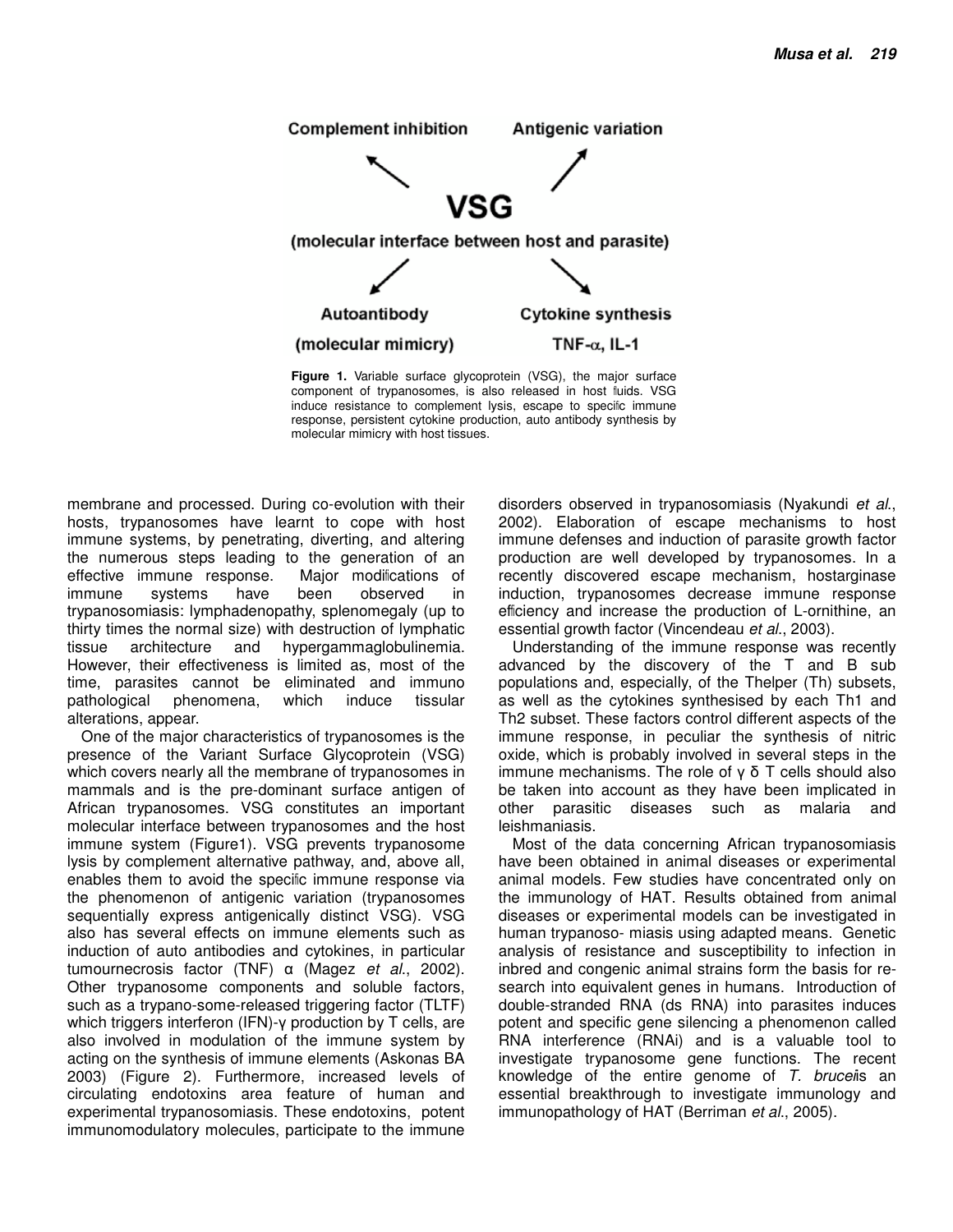

**Figure 2.** Trypanosomes induce secretion of various components from immunecells. Besides their trypanocidal effects, these molecules are also involved in deleterious mechanisms for host tissues and/or favour parasite growth. (T:trypanosome; Mø:macrophage; TL:Tlymphocyte; BL:Blymphocyte).

#### **CLINICAL SYMPTOMATOLOGY OF HAT**

After a painful tsetse bite, the chancre(from several millimetres to centimetres) represents the initial lesion at the bite site, characterised by localerythema, oedema, heat, tenderness and a lack of any suppuration. Trypanosomes are present in the inflammatory tissues. The chancre disappears within 2 or 3 weeks. The disease evolves in two distinct successive phases determining its two pathological stages (Dumas and Bisser, 1999). Within a few days after the tsetse bite, the patient enters the haemolymphatic stage of the illness.

#### **STAGEI, THE HAEMOLYMPHATIC STAGE**

Clinical signs appear very early. Intermittent fever develops as a consequence of the successive waves of invasion of the blood by the trypanosomes. Adenopathies, splenomegaly, or even hepatological signs mark the invasion of the reticulo-endothelial system. Skin eruptionsortrypanides are commonly observed. Severe pruritus with scratching skin lesions becomes unsupportable for the patient.

Cardiovascular alterations are less prominent, especially in the Gambian form. Irregular febrile episodes are accompanied by headaches, malaise, exhaustion, anorexia, extreme thirst, muscle and joint pains, pruritus, anaemia, rash and often deep hyperesthesia (the sign of

the key of Kerandel). The lymph nodes are generally rubbery and mobile, painful at the beginning. Palpation of the sub clavicular region (Winter bottom sign) is an important part of the diagnostic procedure in the Gambian form. Any adenopathy accompanied by fever should evoke the diagnosis of sleeping sickness in patients from endemic areas. Later, pruritusgener- alises. Oedema of the face and extremities appears early.

Few minor neurological and endocrine disorders may reveal the precocity of central nervous system (CNS) involvement, long before any detectable changes occur in the cerebrospinal fluid (CSF). Day time somnolence or night-time insomnia may already be reported and electroencephalographic (EEG) tracings may reveal abnormalities. Psychiatric signs, with the alternation of irritability, changes in personality or mood affecting the daily and professional life of the patients, constitute often the first manifestation of the disease. The endocrine syndrome is marked by a permanent feeling of cold-ness, lack of appetite or in contrast hyperphagia, polydipsia and impotence, amenorrhea or infertility, indicative of vegetative and sexual disturbances.

#### **STAGE II, THE MENINGOENCEPHALITIC STAGE**

The meningoencephalitic stage appears slowly and insidiously over a period of months or years depending on the trypanosome. However, the clinical signs remain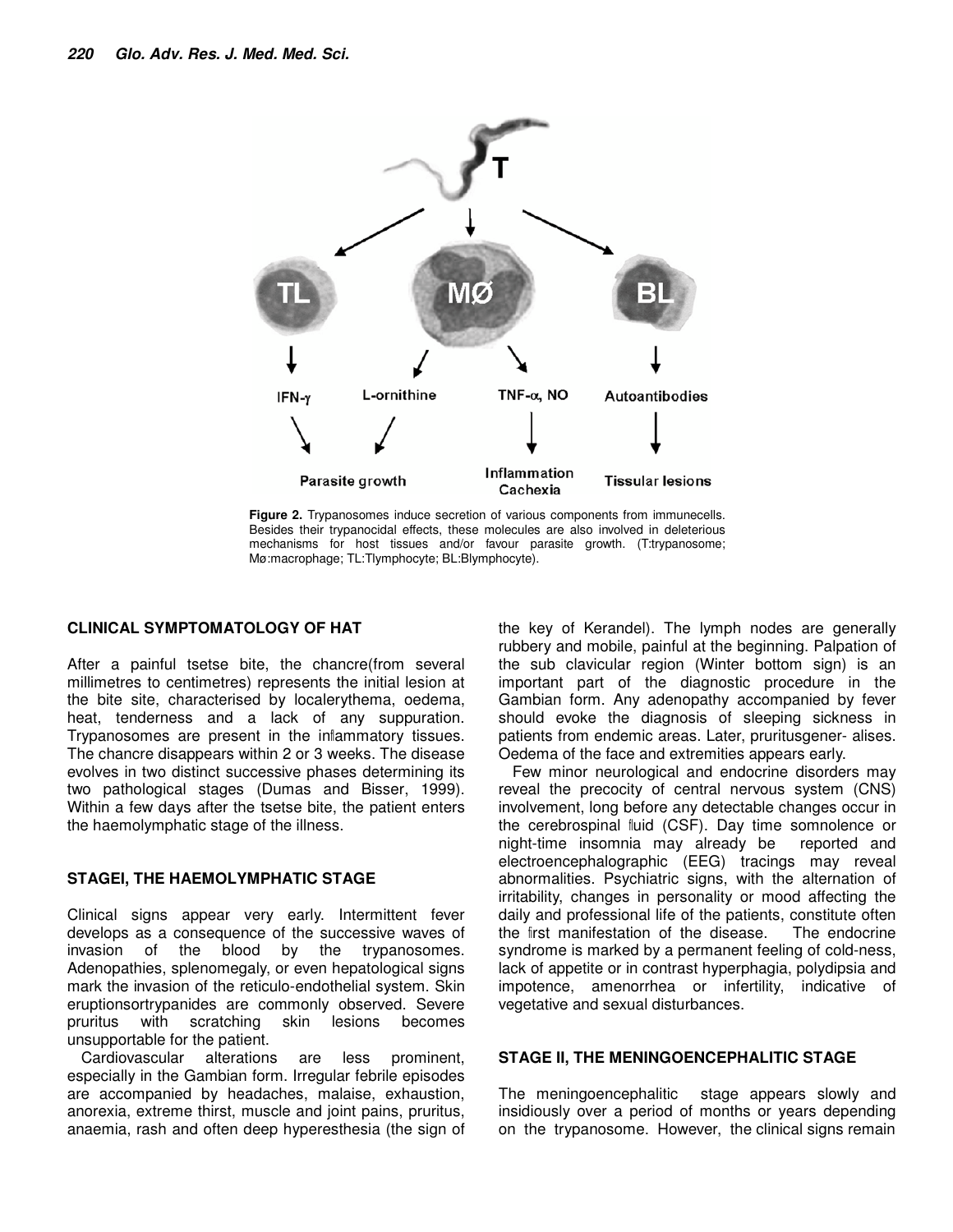reversible for a long time with treatment at testing to the predominance of potentially reversible inflammatory lesions over irreversible demyelinating lesions. The general signs of the haemolymphatic stage do not completely dis-appear: spikes off ever (but sometimes hypother-mia), adenopathies and splenomegaly, cardiovascular manifestations, endocrine disturbances and typical pruritus. The development of the neurological symptoms is progressive. As neurological signs occur already in stage I, biological criteria are the only means to confirm CNS invasion. The threshold criteria, which are commonly used, are based on CSF examination: more than 5 cells/µLand/ or the presence of trypanosomes.

A wide variety of symptoms are encountered. The main symptoms from which sleeping sickness was named are day time somnolence and nocturnal insomnia, the patients being "sleepy by day and restless by night". The sleep-wake cycle disturbances are accompanied with either or many of the following symptoms: headaches, sensory disturbances with diffuse superficial or deep sensations (muscle and bone hyperesthesia, either spontaneous or provoked; hyperpathia), presence of primitive reflexes (palm-mental reflex, sucking reflex), exaggerated deeptend on reflexes, psychiatric disorders (confusion, mood swings, agitation ,aggressive behavior, euphoria, absent gaze, mutism, indifference), and tremor (fine and diffuse without any myoclonic jerkat rest or during movement). Pyramidal alterations revealed by a Babinski sign can also be observed along with alterations in muscle tone, numbness or sensory deficit.

An abnormal number of monocytic cells is observed in the CSF. The early neurological symptoms correlate with the wide spread meningeal inflammation, which occurs in both forms of HAT. The selective CNS locations explain in part the principal clinical neurological signs. Sleep-wake disturbances may result from invasion of the median eminence by parasites, which also accounts for neuroendocrine dysfunctions with the involvement of the suprachiasmatic nuclei. Disorders of the sleep-wake cycle are accompanied by a state of apathy in the patient, the loss of muscle tone especially in the neck muscles and a drooping of the eyelids. Extra- pyramidal symptoms signal the involvement of the striatum. Deep sensory disturbances with hyperpathia may result from the involvement of the thalamus and the early invasion of posterior spinal roots.

Apart from the disruptions of the circadian rhythm of the sleep-wake cycle, other biological rhythms are disturbed, such as body temperature, cortisol and prolactin or growth hormone secretion. The invasion of the sub thalamic and hypophyseal regions account for the persistence of ad-endocrine disturbances such as impotence, amenorrheaorin-fertility and the development of disturbed sensations of hunger and thirst, with often hyperphagia and polydipsia in contrast to the poor general state of malnutrition of the patients. At the terminal phase of the disease, CNS demyelination and

atrophy are accompanied with disturbances in consciousness and the development of dementia with incoherence, in continence and epileptic fits. The patient dies in a state of cachexia and physiological misery.

#### **GENETIC CONTROL OF TRYPANOSOMIASIS**

The study of inbred and congeneic mouse strains has contributed greatly to our understanding of the genetic regulation of infectious diseases. A number of genes control infections of various pathogens by acting at the level of innate susceptibility, or at the level of acquired immunity. They may or may not be linked to the major histo compatibility class (MHC) locus H2. Inbred strains of mice differ in their susceptibility to infection with T. congolense, as judged by duration of survival following infection. Balb/cand A/Jmice were the most susceptible and C57BL/6 the most resistant (Duleu et al., 2004). The existence of inbred susceptible and resistant strains of mice has made it possible to study the inheritance and mechanisms of host resistance. Resistance of mice to African trypanosomes is genetically determined. The control of resistance has been considered as dominant (Berriman et al., 2005) or recessive (DeGee et al., 1988). The use of different inbred mouse strains and trypanosome clones may explain this result (discrepancy).

In T.b. rhodesiense-infected mice, survival was not correlated with the height of the first peak of parasitemia, but a strong negative correlation be-tween the second peak of parasitemia and survival time was noted (Seed and Sechelski, 1995). However, in T.congolense-infected mice, the efficiency of clearance of the first peak of parasitemia was correlated with the survival period. Three loci influencing resistance of mice to T. congolense infection have been recently reported on chromosomes 5, 17and 1 (Kemp et al., 1997).

African animal trypanosomiasis, mainly due to T. congolense and T. vivax, causes anaemia and weight loss, leading to death. Some African cattle breeds (N'Dama) are, however, able to live and be productive in endemic areas and are considered to be trypanotolerant. Trypanotolerance is genetically controlled and is an innate character, but can be increased by repeated infections. Trypanotolerant cattle are not refractory to trypanosome infections but limit proliferation of trypanosomes. Parasite counts are lower than in trypanosensitive cattle (Bostaurus, B. indicus). This resistance depends on the nutritional, physiological and stress conditions of the animal. Besides, studies of other factors in relation to host defense and survival, and especially cytokine production, have revealed that the ability to produce. IL-4 plays a role in the susceptibility to T. brucei infection (Courtin et al., 2006). Recently, mouse strain susceptibility to trypanosome infection has been correlated with an increase in host arginase production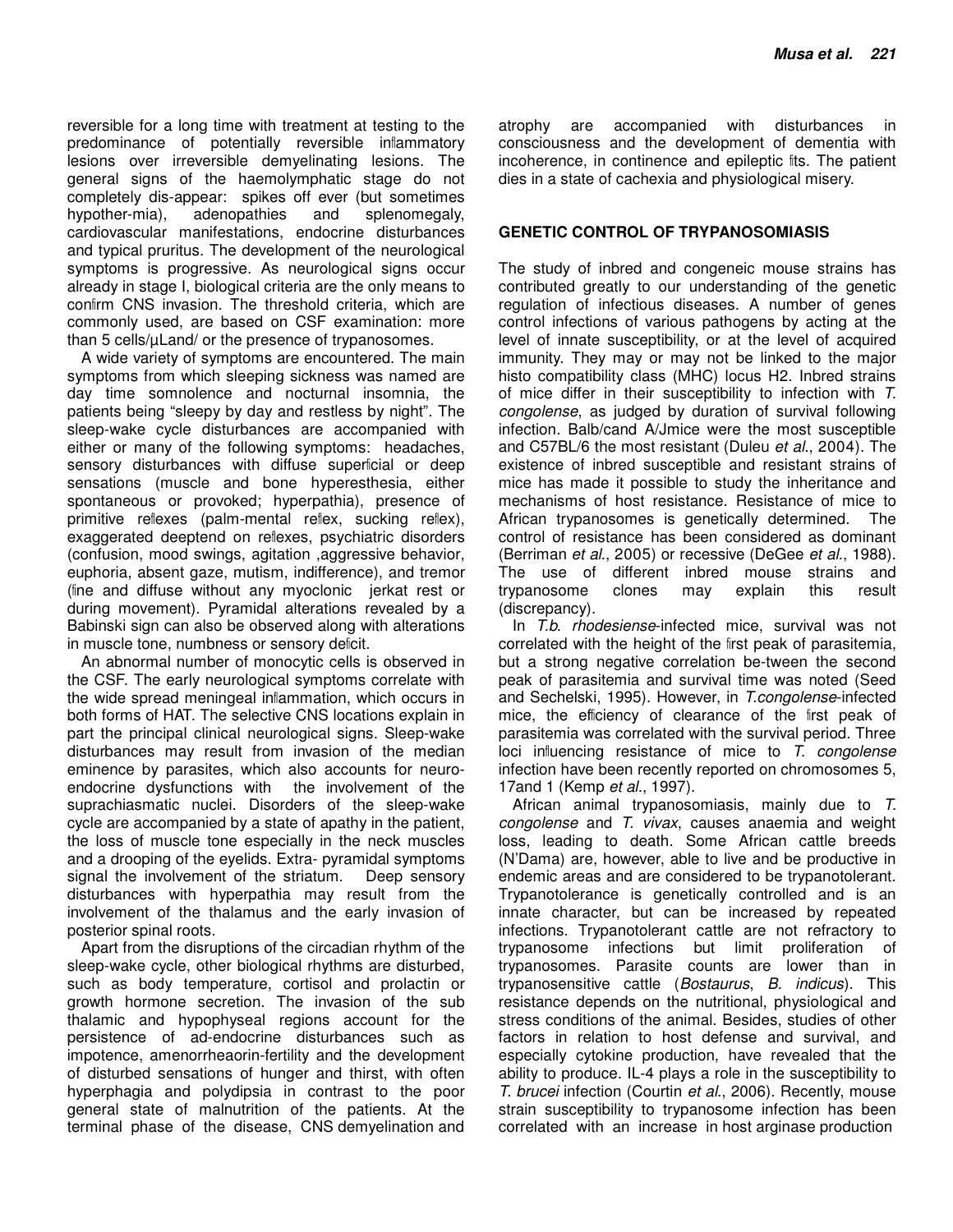#### (Duleu et al., 2004).

Little is known about the effect of genetic polymorphism on infectious diseases in humans. Identification of human homologues for them urine genes controlling resistance and susceptibility to pathogens is in progress. Family studies should also be performed. Our knowledge of human trypano-tolerance is based on reported cases (Authie et al., 1999) and results from immunological screening (Authié et al., 2001). Subjects with a positive CATT (card agglutination trypanosomiasis test) were a symptomatic where as the presence of blood parasites was observed. Moreover, although many Bantou people from Mbomofoci in the Congo were infected with T.b. gambiense, none of the pygmy population was infected. This effect, present before infection and unrelated to antibody production, is dependent on innate immunity factors. Moreover, in a recent study in the HAT focus of Sinfra (Côted'Ivoire), single nucleotide polymorphisms within TNF-αandinterleukin (IL)-10 promoters and genes were associated with susceptibility to HAT (Courtin et al., 2006).

#### **INNATE IMMUNITY**

#### **Natural immunity**

Normal human sera injected into T.b. brucei-infected mice caused a dramatic reduction in parasitemia (Albright et al., 2002). This phenomenon was not reproduced with the human trypanosome strains T.b. gambiense and T.b. rhodesiense. Trypanolytic factors (TLF) contained in normal human serum were identified as high-density lipoproteins (Rifkin et al., 1997). Recently, two TLFs have been characterized in human serum. The first one (TLF1) belongs to a subclass of high-density lipoproteins and is inhibited by haptoglobin. In contrast, the second factor, TLF2, has a much higher molecular weight and does not appear to be a lipoprotein. Probably, the main trypanolytic effect is due to TLF2, which is not inhibited by haptoglobin (Raper et al., 1996). The trypanocidal effect of cape buffalo serum has been attributed to xanthine oxidase (Rifkin et al., 1997). Recently a trypanosome lysosomal protein (SRA) was found to be associated with resistance to normal human serum. SRA is a truncated form of VSG and interacts with serum apolipo protein L-Iintheparasitelyzosome (Vanhamme and Pays, 2004).

## **CHANCRE**

The local response in the skin corresponds to the first protection developed by the host. Following inoculation of T. brucei into mammalian hosts, by the tsetselly, a local skin reaction is induced by trypanosome proliferation and appears a few days after inoculation. In efferent lymph aticvessels, try-panosomes have been detected in lymph

1-2days before the chancre. Their number declined during development of the chancre (6days) and later increased. They are detected in the blood 5 days after inoculation. In T.congolense-infected sheep, neutrophils predominate in the early days and then T and B lymphocytes infiltrate the chancre. Later, T lymphocytes predominate, especially CD8<sup>+</sup>T cells (Mwangi et al., 2000). A nearly response due to an increase in CD4+and CD8+T cells was revealed by flowcytometry in the afferent lymph draining the chancre. As the chancres regressed there was an increase in lympho blasts and surface immunoglobulin bearing cells (Mwangi et al., 2003). During this first stage, trypanosomes expressed Variable Anti-gen Types (VATs) found characteristically in the tsetsefly, which changed after few days. An antibody response specific to these VATs appeared in the lymph and then in the plasma (Barry and Emergy, 1984).

#### **COMPLEMENT**

Both in humans and animals, complement activation by two pathways is detected in HAT. The alternative pathway, independent of specific antibodies, was studied by the induction of trypanosome lysis (T. congolense and T.b. brucei) observed after the addition of fresh serum. Serum could in-duce trypanosome lysis only on uncoated VSG trypanosomes, as observed during the cycle of this parasite (procyclicforms). However, the appearance of VSG on parasites prevents trypanosome lysis by this alternative pathway (Ferrante and Allison, 2001). For another strain of T.b. gambiense, it was demonstrated that the alternative pathway was in-completely activated without generation of the terminal complex (C5-C9) able to induce membrane lysis (Mwangi et al., 2003). The classical path- way, mediated by specific antibodies against trypanosomes, was also described and could be involved in parasite clearance by antibody-mediated lysis and/ oropsonisation. The coated stages of T.b. bruceiare lysed by antibodies with activation of complement by the classical pathway. Nevertheless, during these complement activations, the appearance of soluble fragments, including C3a and C5a anaphylatoxins and the C567 complex, could induce, on the one hand, the chemotactism of neutrophils and monocytes and, on the other hand, the release of amines involved in vasoconstriction and an increase in vascular permeability participating in the initial inflammatory response in the chancre. Immune complexes can also activate the complement. These immune complexes are constituted by antibodies specific to trypanosomes (e.g. anti- VSG antibody) leading to a rapid elimination of complementfixing immune complexes (Ferrante and Allison, 2001) or by auto antibodies (see below), such as rheumatoid factor or anti-nucleic acid antibodies. These immune complexes with complement activation are also involved in some adverse effects, especially in tissue damage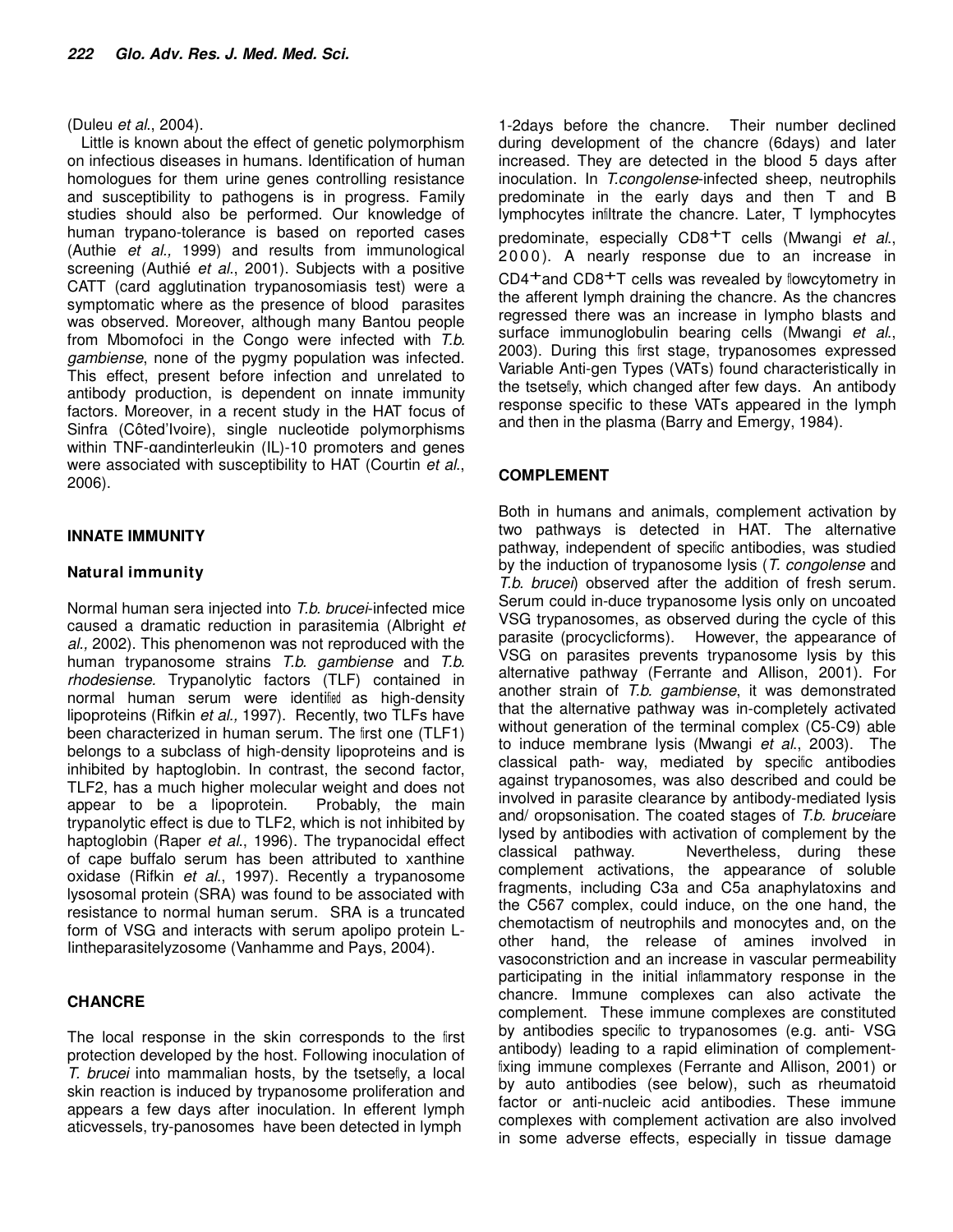mediated by immune complex deposits (Nielsen, 1985), such as thrombosis and glomerular involvement (van Velthuysen et al., 1994).

#### **NATURAL KILLER CELLS**

Natural killer (NK) cells have been identified as an important defense mechanism against tumour cells and intracellular pathogens, especially viruses. They are considered to belong to the lymph ocyteline age and have functions in both innate and acquired immune responses. NK cells lyse extra-cellular parasites. NK cells from T.cruzi- infected mice have been shown to exhibit significant activity against trypomastigotes of T.cruzi (Hatcher and Kuhn, 1982).

NK cells secrete cytokines and especially IFN-γ and TNF-α, which play major roles in trypanosomiasis and are regulated by cytokines which can activate or in hibit NK cell functions. NK cells also participate in the initiation of the inflammatory response, through the synthesis of chemokines.

In T. brucei- infected mice, NK activity was not modified in the early stages of infection, but was severely reduced from day 9 onwards (Askonas and Bancroft, 1984). By contrast, NK cells were activated in mice infected with a natural extracellular trypanosome (T.musculi) and their critical role was demonstrated by the effects of their depletion by anti serum against asialo GM1 or their activation by polycytidyliccopolymer (Albright et al., 2002).

#### **T CELLS**

Initial studies have evidenced alterations in T cell functions in trypanosomiasis, both *invivo* and *in vitro* (Wallace et al., 1974) (Figure 2). Histological examination revealed a massive B cell expansion in the lymph nodes and spleen, which replaced the thymus - dependant are ain T.b. brucei TREU 667- infected mice. These changes were seen within 7days post-infection and persisted for at least 70 days. Moreover the role of T cells in controlling infection was not clear (Askonas and Bancroft, 1984).

Trypanosome antigen-specific T cell response was difficult to identify. In several studies, a transient proliferative T cell response to trypanosome antigens was noted in the first days of the infection followed by an absence of response (Gasbarre et al., 1980). The kinetoplastid membrane protein. 11 of African trypanosomes is a potent stimulator of T lymphocyte proliferation (Tolson et al., 1994).

In *T.b. brucei-*infected mice, an increased proliferation of T cells was noted in the first days of infection in spleen and bone marrow, T blasts disappeared very rapidly. In T.congolense-infected cattle, antigen-specific proliferation of T cells was obtained with more or less difficulty

according to the antigen, the T cell population and the time used. However, a strong trypanosome-specific T cell proliferation occurred in infected cattle following treatment (Lutje et al., 1995).

Most T cells in humans and mice bear  $T \alpha \beta$  antigen receptors. These cells possess surface markers, which allow the discrimination of  $CD4<sup>+</sup>$  T cells (helper T cells) and  $CD8^+$   $T$ cells (cytotoxic T cells). The knowledge of T cell subsets has been deeply modified by the discovery of two subsets of T helper cells, Th1 and Th2 cells. Th1 cells expressing a functional T cell response directed to VSG are generated in T.b. rhodesiense-infected mice. VSG specific T cells were found predominantly in the peritoneum. These cells did not proliferate but made a substantial IFN-γ and IL-2 cytokine response (Schleifer et al., 1993). The cellular phenotype of VSG-responsive T cells  $(CD4^+$  CD3<sup>+</sup>) indicates that the VSG appear to preferentially stimulate a Th1 cell subset during infection.

Analysis of lymphocyte subsets in regional lymph nodes of T.congolense-infected N'Dama (trypanotolerant) and Boran (trypanosusceptible) were performed by flow cytometry. In both breeds, a significant decrease in the percentage of  $CD2^+$  and  $CD4^+$  T cells was observed, associated with an increase in the percentage of CD8+T cells, B cells and γ δ Tcells. VSG and two invariant antigens (33 kD a cysteine protease and 66 kD a antigen homologous to immunoglobulin heavy chain binding protein hsp70/Bip) induced invitro proliferation and synthesis of IL-2 and IFN-γ (Lutje et al., 1995). No significant differences in the *invitro* proliferation of lymph node cells to VSG, Concanavalin A(Con A) or hsp70/Bip were observed between the two breeds. However, IFN-γ production in response to Con A was higher in Boran at 35 days post infection.

Human and mouse immune systems contain few γδ T cells, in marked contrast to those of ruminants (Hein and MacKay, 1991). Functions of γδ Tcells remain largely unknown. Involvement of γδ T cells in malaria and leishmaniasis has been observed (Rzepczyket al., 1997).

A proliferative response of CD8<sup>+</sup> T cells and γδ T cells from trypanotolerant N'Damatoan antigen complex contain in gimmunodominantepitopes was observed where as a quasi absence of response was observed in trypanosusceptible Boran. The role of this γ δ T cell response in parasite resistance re- mains unclear. So, γδT cells, asCD4<sup>+</sup>orCD8<sup>+</sup>, do not proliferate when stimulated with soluble VSG *invitro* (Sileghem, 1999). It would be interesting to determine the role of cytokines synthesized by γ δ T cells.

Indeed, although specific T cells do not act on trypanosomes in the same way as the cytotoxic T cells in several infectious diseases such as viral infections, they markedly modify immune responses, especially by the secretion of cytokines. They greatly modify functions of B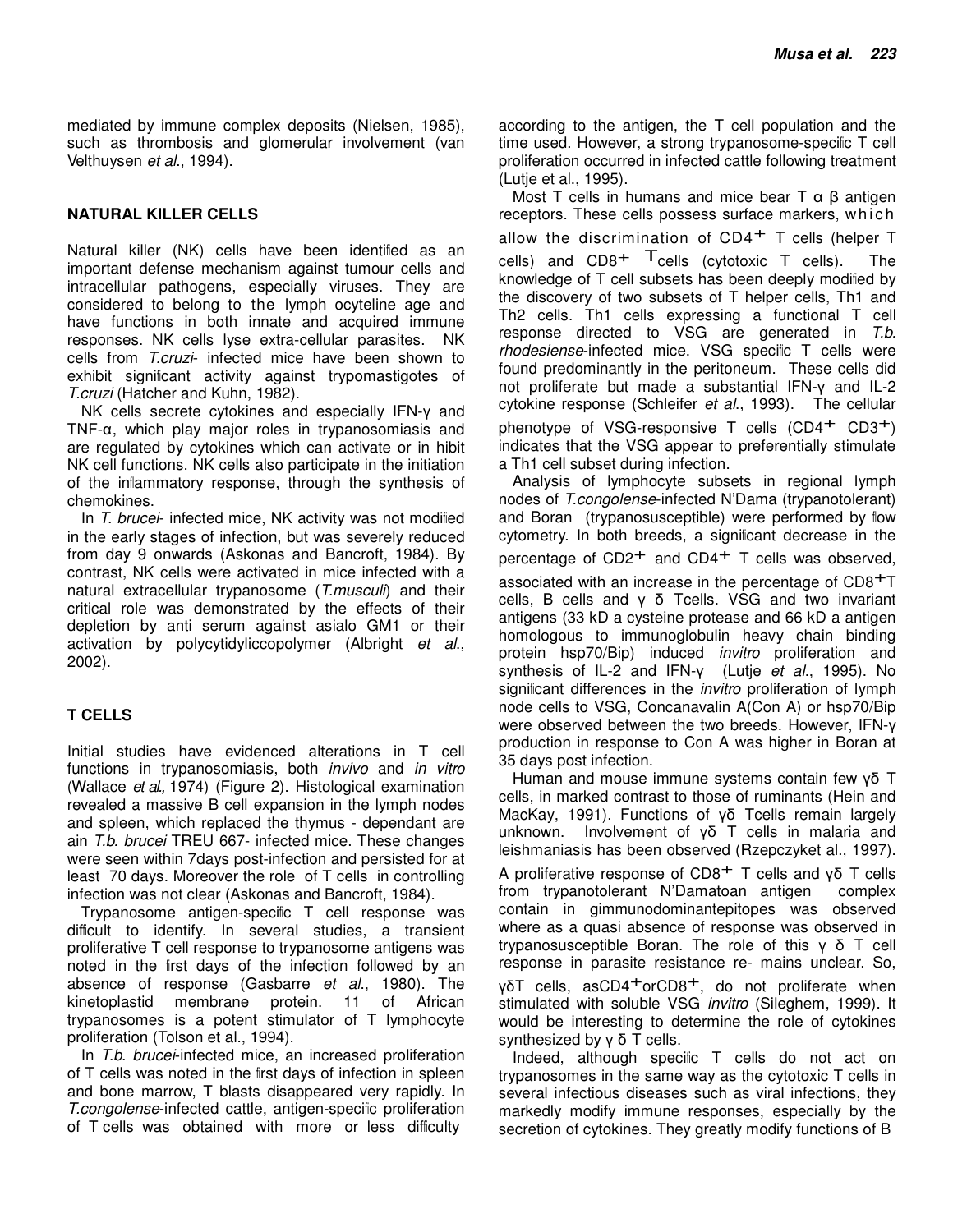cells (antibody synthesis, iso type switch) and macrophages (anti-gen presentation, effect or mechanisms).

# **B CELLS**

In African trypanosomiasis, the main feature is a dramatic increase in immunoglobulin (Ig) levels (especially IgM), including trypanosome-specific antibodies and non-specific Ig production induced by cytokine activation of B cells. Some of these antibodies are also raised against auto antigens, corresponding to non-specific polyclonal activation of B-cells producing natural auto antibodies and also to antigen-driven antibodies induced by molecular mimicry (Figure 2). DNA from T.b. brucei stimulated B cell proliferation (Shoda et al., 2001). In T.b. brucei-infected mice, B lymphocytes display an aberrant activation phenotype (Semballa et al., 2004).

Antibodies specific to trypanosomes are induced by several parasite antigens, including variant and invariant VSG epitopes, as well as membrane, cytoplasmic and nuclear antigens, through T-dependent and Tindependent pathways (Mansfield, 2002). Antibodies directed against trypanosome VSG components appeared in sera and their binding to the surface coat of the trypanosomes was able to induce a decrease in parasitemia, both in the blood and extra vascular spaces, specifically by immune lysis of parasites and their destruction by the Kupffer cells in the liver. Only heterologous antigenic variants (<0.1%) remain to repopulate the blood and tissues. Parasites are eliminated due to VSG-specific IgM (appearing at high levels, 3-4days after infection). In contrast, VSG- specific IgG does not seem to be involved in the destruction of trypanosomes, as they appeared after the disappearance of this VAT population. Another induction of antibodies, linked to the new VSG epitopes, appeared in sera and also contributed to de- crease the new VAT-specific population. The VAT- specific antibodies therefore decreased to low levels, whereas antibodies, belonging predominantly to the IgM class specific to invariant epitopes, remained at high levels. During infection, B cell non- specific stimulation was enhanced as T-independent B cell responses to the VSG successive parasitemias. In contrast, specific trypanosome B cell response, depending on T cell regulation, was de- pressed. Several factors may contribute to this immunosuppression. Macrophages may become un- able to present antigens to T cells (by defects in antigen processing and association of epitopes with MHCClassII) and produce immunosuppressive factors as nitric oxide (NO), prostaglandins (PG), and cytokines. An increase in immunosuppressive cytokines, such as INF-γ and transforming growth factor (TGF)-β, was also detected during infection. However, TGF-β is known to inhibit the production of IL-4, IL-5, IL-6, the major cytokines implied

in B cell proliferation and differentiation (Fargeas et al., 1999).

Several auto antibodies are detected during African trypanosomiasis. High levels of polyclonal Igs were marked feature of HAT. The specificity of these Igs is frequently characterized against a large range of auto antigens. Auto antibodies were directed against red blood cells (Kobayakawa et al., 1979), liver and cardiolipids (Ayed et al., 1998), nucleic acids: DNA and RNA (Hunter et al., 1992b), intermediate filaments (Anthoons et al., 2004) and rheumatoid factors (Kazyumba et al., 2001). Auto antibodies directed against components of CNS myelin have also been reported. They are specific for the major glycosphingolipids of myelin, the galactocerebrosides, and were detected in sera from both experimentally infected animals (Kobayakawa et al., 1999) and patients from the Ivory Coast (Amevigbe et al., 2006). Other auto antibodies directed against not yet characterized proteins have been described in HAT patients (Asonganyi et al., 2003) as well as antibodies directed at myelin basic protein in experimentally infected animals (Hunter et al., 1992a). Other antibodies were raised against an epitope containing L-tryptophancursor to the neuro transmitter serotonin, (Arneborn, 2002) or recognised some neuronal components of the cyto skeleton, neuro filament proteins. In some cases, these auto antibodies (anti-galactocerebrosides and anti-neuro filaments) are associated with the neurological stage of the disease and their detection in sera and CSF could contribute towards defining the neurological involvement of HAT (Courtioux et al., 2005). Invivo demyelinisation has been produced by purified antibodies to galactocerebroside (Kobayakawa et al., 1999). There are several hypotheses for the origin of these antibodies. They may be induced by anon-specific stimulation of B cells producing natural auto antibodies (Arneborn et al., 2002). In other cases, antigen-driven auto antibodies are specific to epitopes of the causative infecting agent with molecular mimicry to self antigens, inducing acrossreactivity to intermediate filaments (Davies, 1997) as demonstrated for anti-neuro filament and antigalactocerebroside antibodies which recognised respectively a flagellar component and a proteolipidic epitope of trypanosomes, and epitopes expressed by neurones (Girard et al., 2000).

A sub population of B cells, identified by the expression of high levels of surface Igs and of CD5 in humans and Ly-1 in mice is responsible for most serum IgM (Kipps, 1998). These CD5 cells produce auto antibodies, and antibodies to thymus-independent antigens. In cattle infected with T. congolense, a dramatic increase in these cells (more than four times the control value in blood) was measured and correlated with increases in serum Igs and in the absolute number of B cells (Naessens and Williams, 1992). An induction of these CD5 B cells (directly by parasite products or indirectly through the cytokine network) could account for the alteration in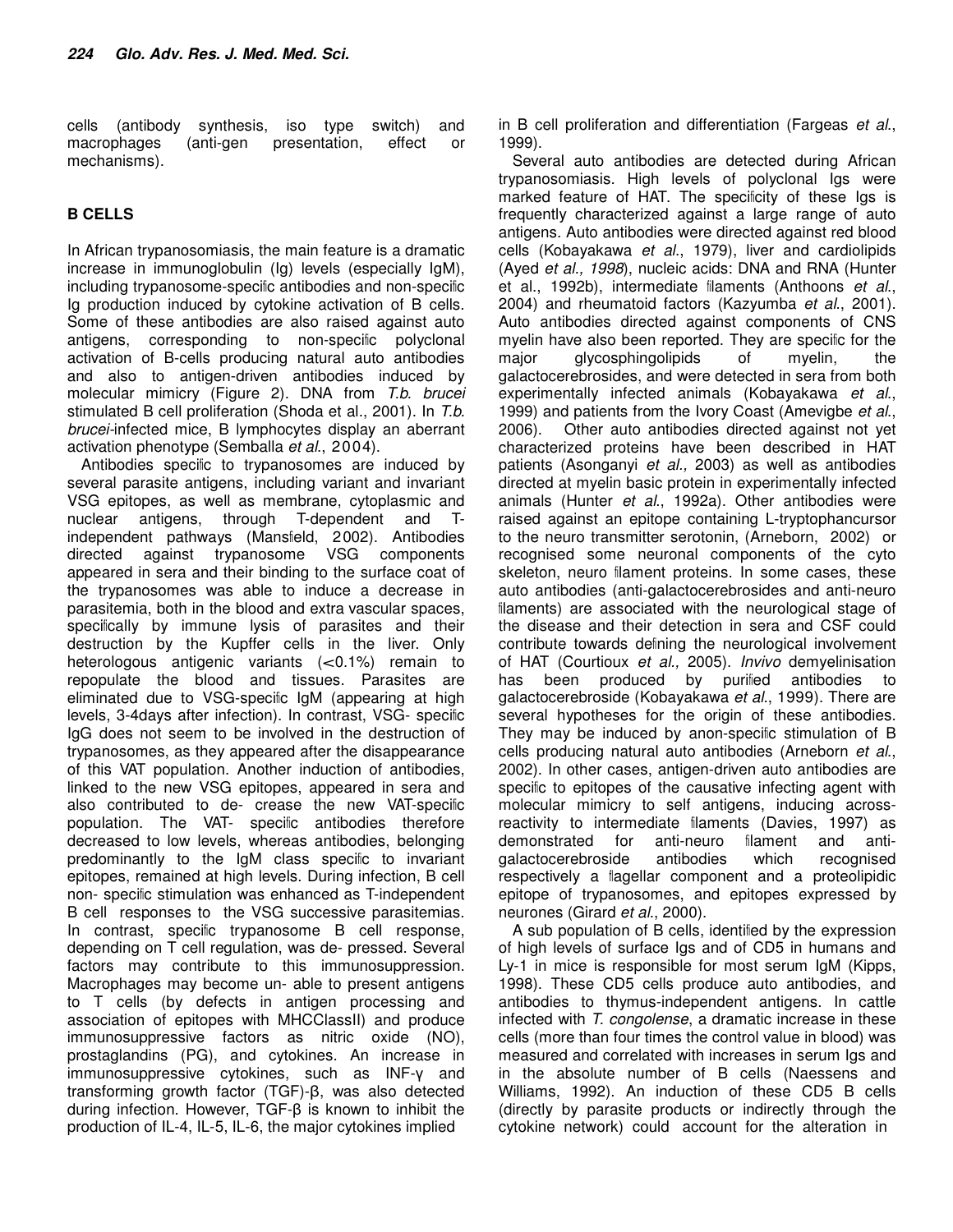immunoglobulin synthesis and antibody production observed in trypanosomiasis.

#### **MACROPHAGES**

Mononuclear phagocytes play a key role in all steps of immune response in the inflammatory phase, as antigen presenting cells, in specific immunity, in synergy with antibodies and cytokines. They also can be involved in immunosuppressive and immune-pathological phenomena. Quantitative, biochemical and functional changes of mononuclear phagocytes are observed in trypanosomiasis. In T. brucei-infected mice, histological examination showed a marked expansion in macrophages of the liver, spleen and bone marrow. The Kupffer cells in the liver increased in number and were often found in mitosis. The cells contained abundant phagolyso somes (vacuolated cytoplasm). An increase uptake of intravenously injected sheep red blood cells was also noted.

Macrophages are highly sensitive to environ- mental factors, especially microorganisms, micro- organismderived products and cytokines. Aclear reduction in man nose receptors, Fc receptors , C3bi receptors (Mac-1) and F4/80 occurs by day 4 post T.b. brucei infection. The expression of MHC Class II molecules (Ia antigens) was reported to have increased in T.b.brucei-infected mice and decreased in T.b. rhodesiense-infected mice. The antigen- presenting function was reported to be unmodified in T.b. brucei-infected mice and defective in T.b. rhodesiense-infected mice. Macrophages react to stimuli by adapted response. They secrete many factors with various functions. They synthesise cytokines and effect or mediators.

Macrophages may play an important role in protection against trypanosomes, particularly in the presence of homologous anti serum. The immunological clearance of [75Se]-methionine-labelled T. brucei in mice has been conducted to investigate the respective roles of antibodies, macrophage activation and complement in the removal of circulating parasites. The clearance was largely accomplished by antibody-mediated hepatic phagocytosis. C3 is necessary for the fullopsonic activity present inmurine clearance in passively immunised mice (MacAskill et al., 1990). These invivo studies extend previous studies on the invitro phagocytic function of macrophages in the presence of immune serum (Takayanagi et al., 1992). As the existence of receptors for the Fc region of IgM on the macrophage membrane is still controversial, the role of IgM antibodies on trypanosome phagocytosis in the absence of complement remains unlikely. Receptor-mediated phagocytosis is enhanced during infection. It is possible that trypanosomes phagocytosed through receptors (C3b receptors, Fc receptors, etc.) or after destruction by

complement-mediated lysis trigger macrophage suppressor activity, although the participation of soluble factors or another cell types cannot be ruled out.

Furthermore, macrophages from T.b. brucei infected mice are able to synthesise reactive oxygen intermediates (ROI) after triggering by phorbolmyristateacetate. Oxygen-derived speciesare among the most toxic products produced by macrophages. Trypanosomes are highly sensitive to these species, and in peculiar to hydrogen peroxide and hypochlorous acid, synthesised during phagocytosis.

Macrophages from trypanosome-infected mice also synthesise reactive nitrogen intermediates (RNI). Trypanosomes are highly sensitive to the cytostatic/cytotoxic effects of these compounds (Vincendeau et al., 1992). They are highly reactive radicals with short half-lives, which can react together to form potent and more stable effect or molecules able to act on distant targets such as extracellular parasites. We have recently shown that T.b. gambiense are highly sensitive to Snitroso-compounds, which are new effect or molecules synthesised by activated human macrophages in vitro (Mnaimneh et al., 1997). Nitrosylated compounds could represent new effect or molecules with a potent effect on targets distant from macrophages. In a recent study DNA from T.b. brucei have increased macrophage production of IL-12,TNF-α and NO (Shoda et al., 2001).

Macrophages are also active in secreting PGs which modulate lymphocyte and macrophage functions. During a T.b. brucei infection, the ratio of PGE2/PGF1a is reversed, with an over production of PGE2 (Fierer et al. 1984). Macrophages are involved in immune-suppressive mechanism, and VSG can also inhibits macrophage functions (Coller et al., 2003).

Macrophages respond to and synthesise, a large number of cytokines. The production of IL-1 is increased in T.b. brucei-infected mice, but this increase may be due to release rather than synthesis (Sileghem et al., 1989). In murine macrophages, VSG induces IL-1 and TNF-α synthesis. Human monocytes can also be induced by trypanosomes and secreted factors from trypanosomes to express TNF-αRNA transcripts and secrete TNF-α in culture supernatants (Daulouède et al., 2001).

Classical and alternative states of macrophage activation are observed in trypanosomiasis (Figure 2). Classical activation precedes alternative activation in murine trypanosomiasis. However, both activation states are expressed in these mice. By inducing alternative macrophage activation, trypanosomes induce hostarginase which both decrease trypanocidalnitrosylated compound synthesis and increases L-ornithine production (Gobert et al., 2000). Lornithine is the first step of polyamine synthesis, essential for parasite growth and trypanothione synthesis (Vincendeau et al., 2003).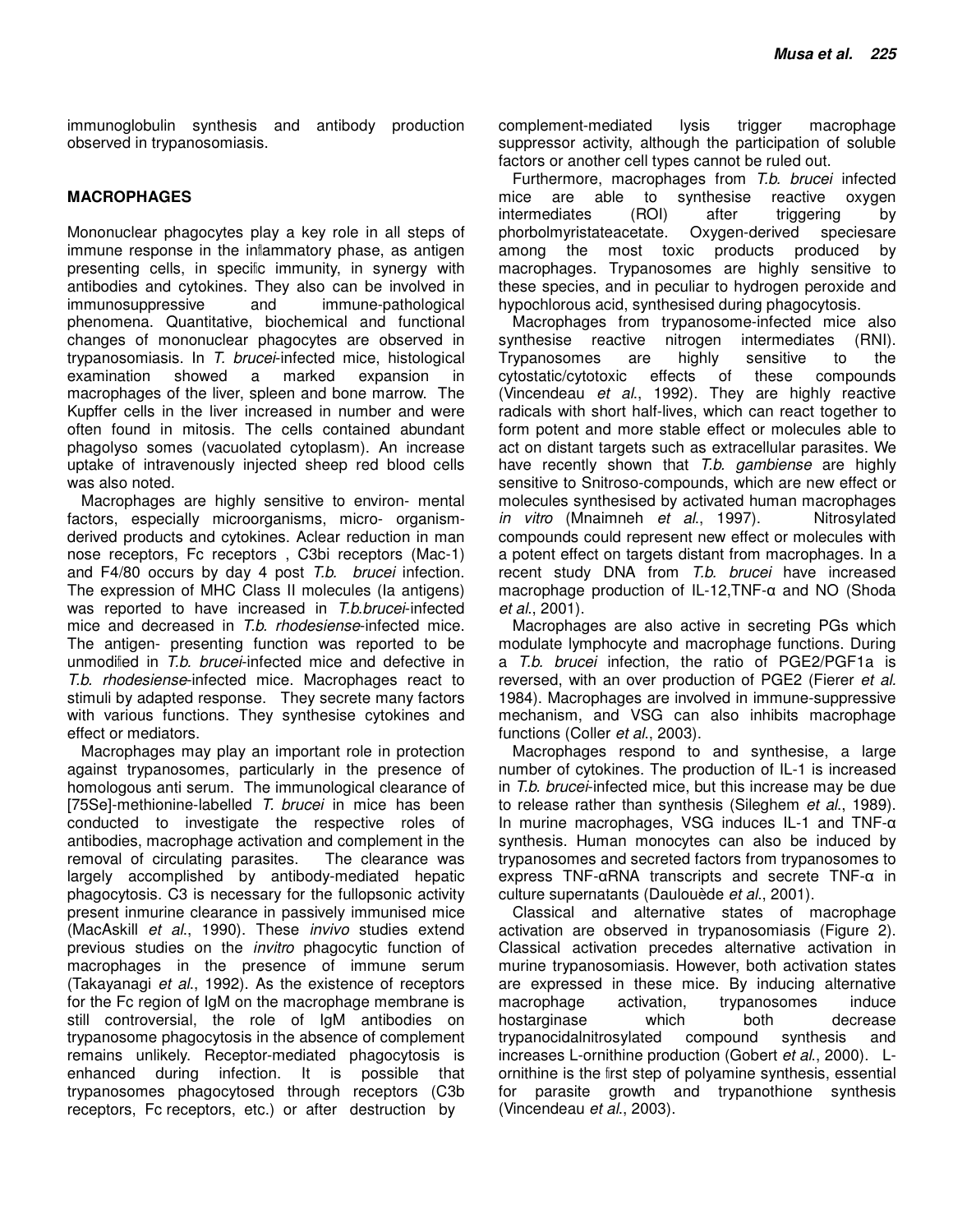#### **CYTOKINES AND CHEMOKINES**

A profound dysregulation of the cytokine network is observed in trypanosomiasis. The first evidence of over production of TNF-α/cachectin was shown in T.b. bruceiinfected rabbits. (Rouzer and Cerami, 2001). TNF-α is known to induce fever, asthenia, cachexia and hypertrigly ceridemia. High levels of TNF-α are associated with the presence of patent inflammatory signs in the early phase of human trypanosomiasis and of major neurologic signs in the late phase (Bakhiet et al., 2002). A persistently increased serum TNF-α level could contribute to the hypergammaglobulinemia observed in trypanosomiasis because the role of TNF-α on activation, proliferation and differentiation of B cells has already been shown (Roldan et al., 1998). Nevertheless, TNF-α participates in the mechanisms leading to trypanosome elimination: TNF-α acts indirectly in a cascade of events leading to cell activation or directly on parasites due to its cytotoxic properties (Lucaset al. 1994). Initial control of parasitemia in T.b. brucei-infected mice was diminished by the injection of anti-TNF-α antibodies (Lucas et al., 1993). VSG can trigger TNF-α production by macrophages, which are the cells, which produce the most of this molecule. Moreover, TNF-α production can be stimulated by IFN-γ. IFN-γ and TGF-β can be produced by CD8T cells activated by TLTF released by T.b.brucei (Vaidya et al., 1997). TGF-β has immuno suppressive effects. An interesting fact is that IFN-γ stimulates parasite growth (Olssonet al. 1991). The binding of epidermal growth factor (EGF) on T.b.brucei receptors favoured parasite growth and was one of the first cytokine-parasite interactions noted (Hide et al., 1989). All these data show that by interfering with the cytokine network and by using cytokines as growth factor, trypanosomes can completely modify the effect or functions of the immune system. The effects of cytokines could also be completely different according to the presence of co-stimulators and the time period during which they are produced in trypanosome infected animals.

Chemokines also play essential roles in infectious disease control. They induce cell recruitment and activation. They induce adhesion molecules on cells of the immune system, which can bind to various cells, mainly endothelial cells, which ex- press adaptedligands (Hickey, 1999). Cytokines and chemokines can also be involved in neurological disorders (Sorensen et al., 1999). So, TNF-α has been reported to contribute to the pathophysiology of cerebral malaria. Mice chronically infected with T.b. brucei develop inflammatory lesions of the CNS after treatment with sub curative doses of a trypanocidalagent (Hunter et al., 1992b). Chemo- kines favour macrophage and lymphocyte recruitment in CNS of T.b.brucei-infected animals. The activity of these cells in precise and selective areas of CNS might induce alterations leading to various disorders, such as sleep and endocrine disorders (Lundkvist et al., 2004).

The presence of TNF-α RNA transcripts in the CNS of these mice suggests that TNF-α production could play a role in the selesions. Also, TNF-α and other cytokines contribute to the generation of somnogenic molecules such asIL-1 (Pen-treath, 1994). In a recent study an intracerebral infusion of soluble type ITNF-α receptor reduced trypanosome-induced neurodegeneration (Ning et al., 2003). High levels of plasmatic IL-10 are also found in human trypanosomiasis. A number of aspects deserve further investigation: the study of all the various cytokines and soluble cytokine receptors, the possible existence of membrane or soluble cytokine receptors synthesised by the parasite, and the interaction and modulation of all these elements. Cytokines have been shown to play an essential role in the synthesis of NO, whose effects on several features of immune response have been observed over the past few years.

#### **NITRIC OXIDE**

Nitric oxide is a short-lived diatomic free radical synthesised from L-arginine by NO synthase (NOS). Calcium-dependent constitutive NOS (cNOS) release small amounts (picomoles) of NO within a short time, whereas calcium-independent inducible NOS (iNOS) release highlevels (nanomoles) of NO for a longtime. Expression of iNOS in macro-phages, neutrophils, hepatocytes, endothelial cells and epithelial cells is regulated at transcription level by a number of agents, including microbial products and cytokines. Invitro, murine cells produce large amounts of NO after exposure to a combination of stimuli: lipopolysaccharide (LPS), IFN-γ, IL-1, TNF-α etc. Human monocytes treated by IL-4 express CD23 antigen. The cross link of CD23 induces iNOS expression, the release of NO and various other molecules (IL-6, TNF-α, oxygenradicals, lipidmediators).

Nitric oxide is involved in the inflammatory response mediated by endotoxin, cytokines or physiochemical stress. NO produced by cytokine-activated macrophages is important in host defence and plays a crucial role in controlling infections in vivo. The role of NO and cytokines has been studied in detail in mice infected by intracellular parasites as Leishmania. In this murine model, IFN-γ synthesised by Th1 cells leads to iNOS activity, whereas IL-4 and IL-10 synthesised by Th2 cells have a suppressive effect.

NO or other nitrogen intermediates can also react with the oxygen intermediates and form per- oxynitrite and hydrogen radicals. Moreover, NO can form nitrosylated compounds which is able to transport and liberate NO on targets distant from NO producing cells. Nitrosylated compounds can not only act on extracellular parasites, but also modify parasite antigens and host cell function. These compounds may have various effects (parasite killing, alteration of tissue functions such as neurotransmission.) according to their localisation (spleen, liver,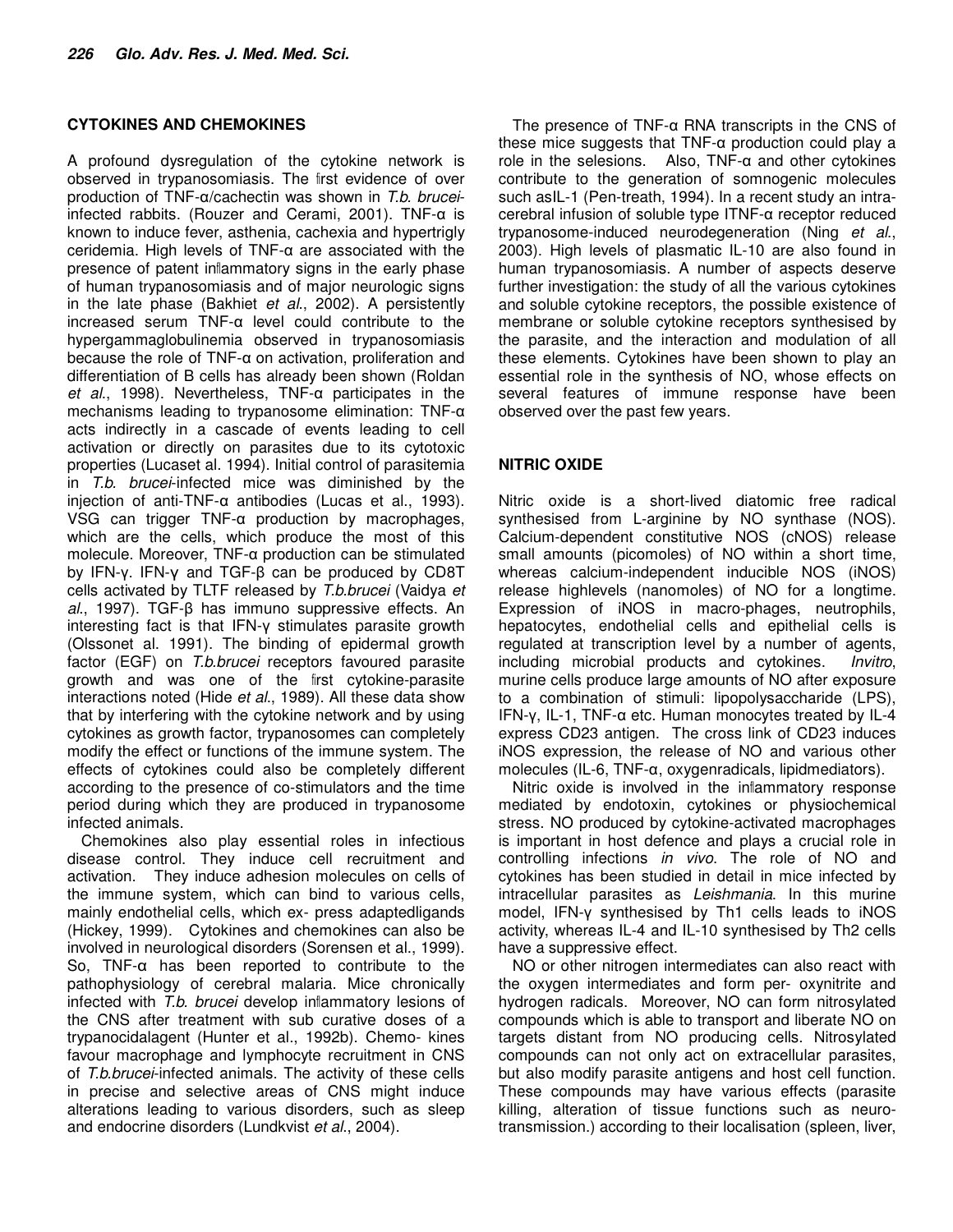peritoneum, CNS, etc.). By selective inhibition of Th1 cells, NO exerts a negative feedback effect. The altered production of NO, induced by dysregulation of the cytokine network, may lead to alteration of immune response and may also be involved in pathophysiological mechanisms. Nitrotyrosine, a marker of peroxynitrite formation, and iNOS are immuno detected in the brains of T.b. brucei-infected mice. Nitrotyrosine staining is associated with the appearance of neurological signs (Keita et al., 2000).

In HAT, nitrite production is increased at first. NO can also be stored as nitroso compounds. This NO-adducts are indirectly detected, as they induce the appearance of antibodies directed to nitrosylated antigens (Semballa et al., 2004). However, in trypanosome-infectedmice, a decrease in plasmatic L-arginine leads to a decreased NO production. L-arginine is consumed by arginase, which synthetics L-ornithine and urea. L-ornithine is the precursor of polyamines and trypanothione. By inducing arginase, trypanosomes by pass NO production and benefit growth factor production. Arginase induction by parasites might be considered as a new strategy elaborated by parasites to escape host defence and benefit growth factors.

#### **IMMUNOSUPPRESSION**

The increased susceptibility of T.gambiense-infected patients to secondary infections was pointed out in the initial observations and reports of the Sleeping Sickness Commission (Khonden et al., 1998). Cellular immunity (skin tests to PPD, Candida or streptococcal antigens and sensitization with DNCB) and humoral immunity (response to the H antigen of Salmonellatyphi) were depressed in patients with HAT (Greenwood et al., 1973). In a recent study, no statistical difference was found between the prevalence of HIV infection in HAT patients and controls (Meda et al., 1998).

Immunosuppression was also observed and investigated in experimental trypanosomiasis and trypanosome-infected cattle (Ilemobade et al., 2000). In these models, immunosuppression was attributed to polyclonal B cell activation as well as the generation of suppress or T cells and suppressor macrophages. General B cell activation was noted in trypanosomiasis (hypergammaglobulinemia and a large increase of B cells in the spleen, as well as the presence of numerous Mott cells in cerebral spinal fluid and plasma cells in perivascular infiltrates), where as specific antibody response to trypanosome antigens were reduced (Sacks and Askonas, 1999).

A marked suppression of antibody response to Brucellaabortus was reported in cattle infected with T.congolense (Rurangirwa et al., 1993). Trypanosomaevansi infection in sheep delayed and depressed the increase in total cell and lymphoblast

output from a lymphnode draining the site of a Pasteurellahaemolytica vaccine administration. These reduced outputs may limit the dissemination of antigenic specific cells (Onah et al., 1999).

Cells, cytokines and prostaglandins have been studied in order to know their contribution, alone or in synergy, and with or without parasitic elements. to and with or without parasitic elements, to immunosuppression mechanisms. Trypanosome membrane fragments have been found to mimic the immunosuppressive effects of living parasites (Alcino et al., 1998). A deficient production of IL-2 and of IL-2 receptor expression has been shown in several models (Sileghem et al., 1999). The roles of macro- phagederived factors, especially prostaglandins and IFN-γ secreted by  $CD8<sup>+</sup>$  T cells in the suppression of IL-2 receptor expression on CD4<sup>+</sup>and CD8<sup>+</sup>T cells, were also shown (Darii et al., 2000). Besides its action on the Th1 subset, rather than the Th2 subset, NO also acts on other elements, favouring immune-supression.

#### **IMMUNOINTERVENTION**

The resistance of mice to African trypanosomes can be increased non-specifically by immuno-stimulants such as Calmette-Guérin bacilli and Propionibacteriumacnes (Murray and Morrison, 1979, Black et al., 2001). These immunostimulants are considered to activate macrophages. P. acnes- treated macrophages inhibited T.brucei growth in vitro (Black et al., 200).

An acquired resistance has been observed in trypanocide-treated cattle. In a cohort study in Zaire during the 10 year observation period of adults previously diagnosed and treated for HAT, the risk of a second episode of HAT was greatly reduced compared to the risk of a first episode in previously undiagnosed adults (Khonde et al., 1998). Induction of protective immunity by vaccination is an important goal to control infectious diseases. However, a vaccine must be very effective and not only delay development of the disease, but also include a large number of antigenic variants. A major aim is to identify antigen(s) that elicit a protective immune response in trypanosomiasis. Identifying molecules inducing durable protection may lead to their production as recombinant antigens. Nucleic acid vaccines represent a new promising approach. They are able to induce all the elements of the specific immune response unlike killed micro organisms or defined protein. Studies using dead or living trypanosomes, soluble-released antigens, purified VSG and irradiated parasites have shown that protection is restricted to the VSG-specific epitopes (Kipps et al., 1998). Strategies using invariant antigens (particularly those in the flagellar pocket) may be very worthwhile (Olecnick et al., 1998). Furthermore, in experimental murine trypanosomiasis, vaccination based on glycosylphosphatidyl (GPI) anchor of VSG can prevent TNF-α associated immunopathology and decrease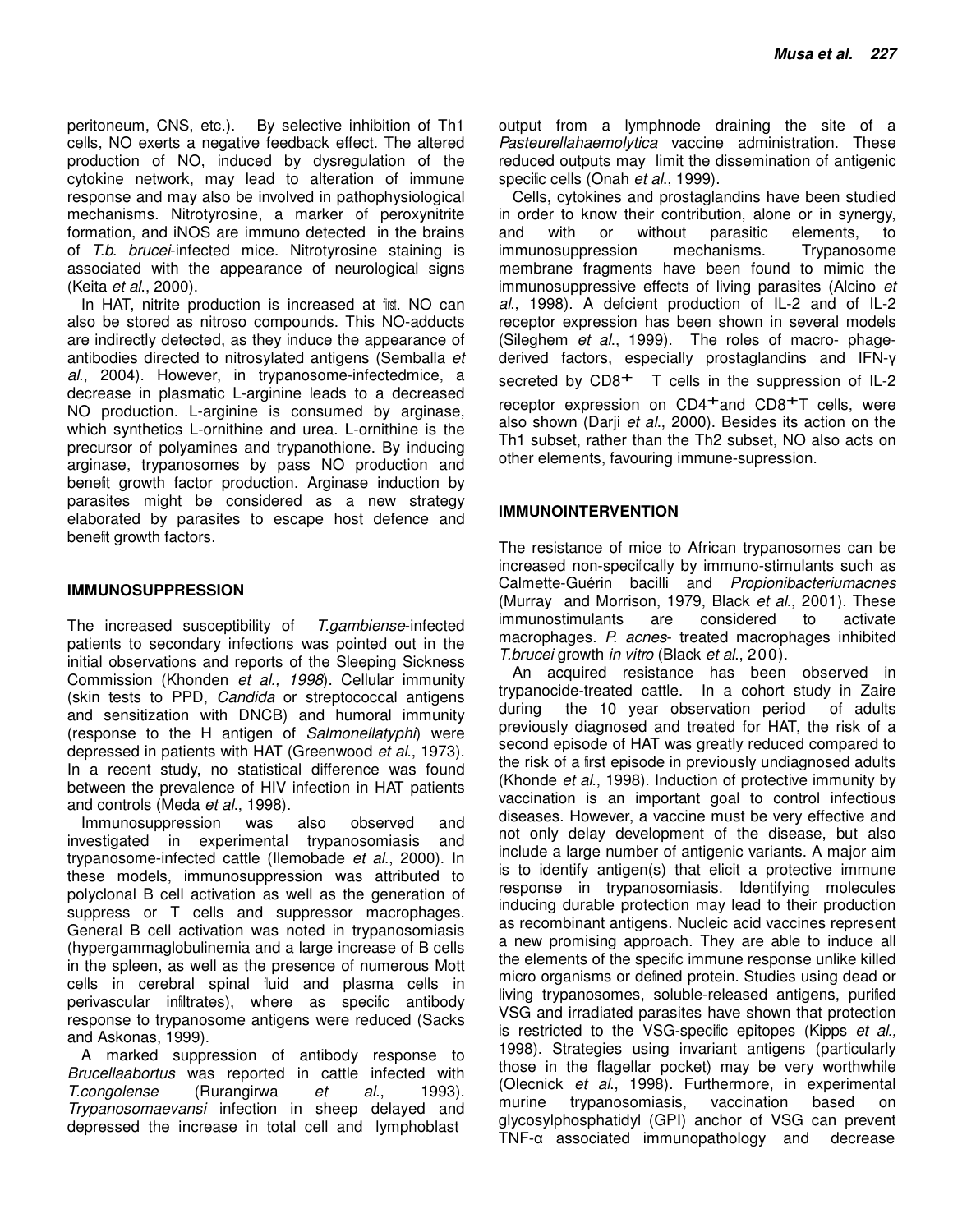disease severity (Magez et al., 2002). TNF-α associated immuno-pathology may also be prevented by selective inhibitors of macrophage functions (Mamani-Mat- suda et al., 2004).

#### **CONCLUSION**

The knowledge of host and parasite genomes and all immune response elements can help in under-standing immune mechanisms (natural and acquired) developed in trypanosomiasis. These mechanisms are triggered starting with the first contact of hosts with trypanosomes and chancre formations. One of the initial questions which need to be addressed is the influence of parasite inoculation, and especially of Glossina saliva elements, on the modulation of both innate and specific immune response of hosts. Studies have shown that tick saliva contains innate immunity inhibitors (complement, NK cells, etc.), reduces macrophage cytokine elaboration, and impairs the earliest stages of specific immunity (Wikel et al., 2002). At the onset of specific response, IL-12 plays a major role in T cell shift to-wards a Th1 response. It would be interesting to investigate its role, as well as all the elements composing the cytokine network. Indeed, the presence of parasite molecules interacting with these elements, which indicates that a parasite can deeply penetrate the host immune system, might lead to paradoxical and perverse effects on immune response.

Studies done on transgenic knock-in and knock-out mice have produced many major findings in the understanding of infectious diseases. It has been shown, for instance, that the disruption of IL-4 gene in  $T.b$ . brucei-infected B10. Q mice alters the control of parasitemia and the production of anti-VSG antibodies, though shortening their life expectancy (Bakhiet et al., 2002). The use of different gene promoters/enhancers may contribute to defining the role of a trans gene in every type of tissue. The various immune effect or mechanisms found to be efficient in controlling trypanosomiasis (antibodies, complement, phagocytosis, TNF-α, NO, etc.) might be effective on one organ, but ineffective elsewhere. Moreover, the chronology of eachs tate of activation of a cell might be tightly regulated to allow an efficient immuneresponse and avoid immune disorders. New data from genome, transcriptome and proteome analysis might help in understanding the sequence of all events involved in resistance/susceptibility y to trypanosome and in disease development. Further research on appropriate immunological means, associated with chemo- therapeutic agents, might be useful in curing chemo-therapy-resistant trypanosomiasis.

#### **REFERENCES**

- Albright JW, Jiang D, Albright JF (2002). Innate control of the early course of infection in mice inoculated with Trypanosomamusculi. Cell Immunol. 176: 146–152.
- Alcino O, Fresno M (2005). Suppressor factor of T-cell activation and decreased interleukin 2 activity in experimental African trypanosomiasis. Infect. Immun. 50: 382–387.
- Askonas BA, Bancroft GJ (2003). Interaction of African trypanosomes with the immune system. Philos. Trans. R SocLond [Biol]. 307: 41– 50.
- Authié E, et al (2001). Some new prospects in epidemiology and fight against human African trypanosomiasis. Res. Rev. Parasitol. 51: 29– 46.
- Ayed Z, Brindel I, Bouteille B, Van Meir Venne N, Doua F, Houinato D, Dumas M, Jauberteau MO (1997). Detection and characterization of autoantibodies directed against neuro filament proteins in human African trypanosomiasis. Am. J. Trop. Med. Hyg. 57: 1–6.
- Bakhiet M, Jansson L, Büscher P, Holmdahl R, Kristensson K, Olsson T (2002). Control of parasitemia and survival during Trypanosomabruceibruceiinfection is related to strain-dependent ability to produce IL-4. J. Immunol. 157: 3518–3526.
- Barry JD, Emergy DL (1984). Parasite development and host responses during the establishment of Trypanosomabruceiinfection transmitted by tsetse fly. Parasitol. 88: 67–84.
- Black SJ, Murray M, Shapiro SZ, Kamin Sky R, Borow y NK, Musanga R, Otieno -Omondi F (2001). Analysis of Propionibacterium acnes-induced non-specific immunity to
- Trypanosomabruceiin mice. Parasite Immunol. 11:371–383. Coller S, Mansfield P, Paulnock JM, Donna M (2003). Glycosylinositolphosphate soluble variant surface inhibits IFN-gamma- induced nitric oxide production via reduction in STAT1 phosphorylation in African trypanosomiasis. J. Immunol. 171: 1466–1472.
- Courtin D, Argiro L, Jamonneau V, N'dri L, N'guessan P, Abel L, Dessein A, Cot M, Laveissi È Re C, Garcia A (2006). Interest of tumor necrosis factor-alpha -308 G/A and inter- leukin-10 -592 C/A polymorphisms in human African trypanosomiasis. Infect. Genet. Evol. 6:123–129.
- Courtioux B, Bisser S, M'belesso P, Ngoun Gou E, Girard M, Nangouma A, Josenando T, Jauberteau -Marchan MO, Bouteille B (2005). Dot-ELISA for a more reliable human African trypanosomiasis staging. J. Clin. Microbiol. 43: 4789–4795.
- Darji A, Sileghem M, Heremans H, Bry SL, De Baetselier P (2000). Inhibition of T-cell re- sponsiveness during experimental infections with Trypanosomabrucei: active involvement of endogenous IFN-γ . Infect. Immun. 61: 3098–3102.
- Daulou È De S, Bouteille B, Moynet D, De Baetselier P, Courtois P, Lemesre JL, Bu - Guet A, Cespuglio R, Vincendeau P (2001). Human macrophage tumor necrosis factor (TNF)-alpha production induced by Trypanosomabruceigambiense and the role of TNF-alpha in parasite control. J. Infect. Dis. 183: 988–991.
- Davies JM (1997). Molecular mimicry: can epitope mimicry induce autoimmune disease? Immunol. Cell. Biol. 75: 113–126.
- Duleu S, Vincendeau P, Courtois P, Semballa S, Lag Roy EI, Daulou È De S, Boucher JL, Wilson KT, Veyret B, Gobert PA (2004). Mouse strain susceptibility to trypanosome infection: an arginasedependent effect. J. Immunol. 172: 6298–6303.
- Dumas M, Bisser S (1999). Clinical aspects of human African trypanosomiasis. In: DUMAS M, BOUTEILLE B AND BUGUET A (Eds), Progress in human African trypanosomiasis, sleeping sickness, Paris: Springer Verlag, p. 215–233.
- Fargeas C, Wu CY, Nakajima T, Cox D, Nutman T, Delespesse G (1999). Differential effects of transforming growth factor β on the synthesis of Th1 and Th2-like lymphokines by human T lymphocytes. Eur. J. Immunol. 22: 2173–2176.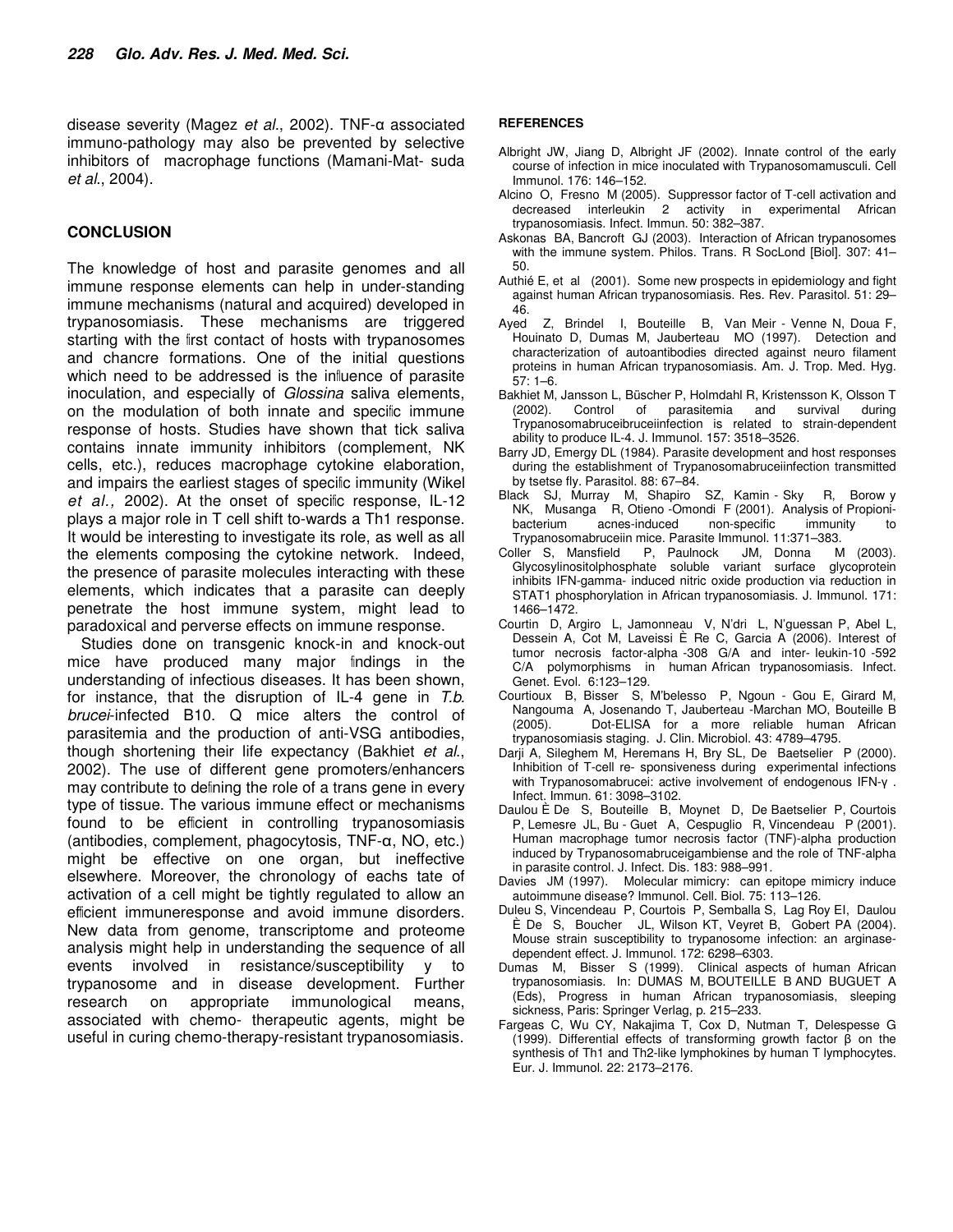- Ferrante A, Allison AC (2001). Alternative pathway activation of complement by African trypanosomes lacking a glycoprotein coat. Parasite Immunol 5: 491–498.
- Fierer J, Salmon JA, Askonas BA (1984). African trypanosomiasis alters prostaglandin production by murine peritoneal macrophages. Clin. ExpImmunol. 58: 548–556.
- Gasbarre LC, Hug K, Louis JA (1980). Murine T lymphocyte specifi city for African trypanosomes. I. Induction of a T lymphocyte dependent proliferative response to Trypanosomabrucei. Clin. Explm- munol. 41: 97–106.
- Girard M, Bisser S, Büscher P, Bouteille B, Preud 'Homme JL, MO (2000). Cross-reactivity of galactocerebroside autoantibodies with a Trypanosomabrucei proteolipidic epitope.Clin. ExpImmunol. 119: 516–522.
- Gobert A, Daulou È De S, Lepoivre M, Boucher JL, Cespuglio R, Buguet A, Bouteille B, Veyret B, Vincendeau P (2000). L-arginine availability modulates local NO production and parasite killing in experimental trypanosomiasis. Infect. Immun. 68: 4653–4657.
- Hide G, Gray A, Harrison CM, Tait A (1989). Identification of an epidermal growth factor receptor homologue in trypanosomes. Mol. Biochem. Parasitol. 36: 51–59.
- Hunter CA, Jennings FW, Kennedy PGE, Murray M (1992a). Astrocyte activation correlates with cytokine production in central nervous system of Trypanosomabruceibrucei-infected mice. Lab. Invest. 67: 635–642.
- Hunter CA, Jennings FW, Tierney JF, Murray M, Kennedy PGE (1992b). Correlation of autoantibody titres with central nervous system pathology in experimental African trypanosomiasis. J. Neuroimmunol. 41: 143–148.
- Ilemobade AA, Adegboye DS, Onoviran O, Chima JC (2000). Immunodepressive effects of trypanosomal infection in cattle immunized against contagious bovine pleuropneumonia. Parasite Immunol. 4: 273–282.
- Kazyumba G, Berney M, Brighouse G, Cru Chaud A, Lambert PH (2001). Expression of B cell repertoire and autoantibodies in human African trypanosomiasis. Clin. ExpImmunol. 65: 10–18.
- Keita M, Vincendeau P, Buguet A, Cespuglio R, Vallat JM, Dumas M, Bouteille B (2000). Inducible nitric oxide synthase and nitrotyrosine in the central nervous system of mice chronically infected with Trypanosomabruceibrucei. Exp. Parasitol. 95: 19–27.
- Khonde N, Pepin J, Niyonsenga T, Milord F, De Wals P (1998). Epidemiological evidence for immunity following Trypanosomabruceigambiense sleeping sickness. Trans. R Soc. Trop. Med. Hyg. 89:607–611.
- KIPPS TJ (1998). The CD5 B cell. Adv. Immunol. 47: 117–185.
- Kobayakawa T, Louis J, Shozo I, Lambert PH (1979). Autoimmune response to DNA, red cells,
- and thymocyte antigens in association with poly- clonal antibody synthesis during experimental Afri- can trypanosomiasis. J. Immunol. 122: 296–301.
- Lucas R, Magez S, Songa B, Darji A, Hamers R, De Baetselier P (1993). A role for TNF during African trypanosomiasis: involvement in parasite control, immunosuppression and pathology. Res. Im- munol. 144: 370–375.
- Lucas R, Magez S, De Leys R, Fransen L, Sshe Erlinck JP, Rampelberg M, Sablon E, De Baetselier P (1994). Mapping the lectin-like activity of tumor necrosis factor.Science 263: 814– 817.
- Lundkvist GB, Kristensson K,Bentivo Glio M (2004). Why trypanosomes cause sleeping sickness? Physiology 19: 198–206.
- Lutje V, Mertens B, Boulangé A, Williams DJ (1995). Infections of the rabbit. Immunology 26: 1225–1238.
- Mac Askill JA, Holmes PH, Whitelaw DD, Mc -Connel JM, Jennings EW, Urquhart GM (1990). Immunological clearance of 75Selabelled Trypanosoma brucei in mice. II. Mechanisms in immune animals. Immunol. 40: 629–635.
- Magez S, Stijlemans B, Baral Toya, De Baetselier P (2002). DNA from protozoan parasites Babesiabovis, Trypanosomacruzi, and T. bruceiis mitogenic for B lymphocytes and stimulates macrophage expression of interleukin-12, tumor necrosis factor-alpha, and nitric oxide. Microbes In- fect. 4: 999–1006.
- Mamani -Matsuda M, Rambert J, Lejoly-Bois Seau H, Daulou È De S, Malvy D, Thiolat D, Coves S, Courtois P, Vincendeau P, Mossalayi MD (2004). Quercetin induces the apoptosis of Trypanosomabruceigambienseand decreases the pro-inflammatory response of human macrophages. Antimicrob. Agents Chemother. 48:924–929.
- Mansfield JM, Wallace JH (2002). Suppression of cell-mediated immunity in experimental African trypanosomiasis. Infect. Immun. 10: 335–339.
- Meda HA, Dona F, Laveissi È Re C, Miezan TW, Gaens F, Brattegaard K, De Muyrck A, De Cock KM (1998). Human infection and human trypanosomiasis: a case control study in Côte d'Ivoire. Trans. R Soc. Trop. Med. Hyg. 89: 639–643.
- Mnaimneh S, Geffard M, Veyret B, Vin Cendeau P (1997). Albumin nitrosylated by activated macrophages possesses antiparasitic effects neutralized by anti-NO-acetylated-cysteine antibodies. J. Immunol. 158: 308–314.
- Mwangi DM, Hopkins J, Luckins AG (2003). Cellular phenotypes in Trypanosomacongolense infected sleep: the local skin reaction. Parasite Immunol. 12: 647–658.
- Mwangi Dm, Hopkins J, Luckins AG (2003). Trypanosomacongolense infection in sheep: cellular phenotypes in lymph and lymph nodes associated with skin reactions. J. Comp. Path. 114: 51–61.
- Nielsen KH (1985). Complement in trypanosomiasis. In: TIZARD I (Ed), Immunology and pathogenesis of trypanosomiasis, Boca Raton (Florida, USA): CRC Press, p. 133–144.
- Ning Q, Lingli H, Wenmin L (2003). Intraventricular infusion of antagonists of IL-1 and TNF-α attenuates neurodegeneration induced by the infection of Trypanosoma brucei. J. Neuroimmunol. 138:92– 98.
- Nyakundi JN, Crawley B, Smith RA, Pen Treath VW (2002). The relationships between intestinal damage and circulating endotoxins in experimental Trypanosoma brucei brucei infections. Parasitol. 124: 589–595.
- Olecnick JG, Wolfe R, Nay Man RK, Mc Laughlin J (1998). A flagellar pocket membrane fraction from Trypanosoma brucei rhodesiense. Immunogold localization and nonvariantimmunoprotection. Infect. Immun. 56: 92–98.
- Olsson T, Bakhiet M, Edlund C, Hojeberg B, Van Der Meide PH, Kristensson K (1991). Bidirectional activating signals between Trypanosoma brucei and CD8+ T cells: a trypanosome- released factor triggers interferon-g production that stimulates parasite growth. Eur. J. Immunol. 21: 2447–2454.
- Ona H DN, Hopkins J, Luckins AG (1999). Effects of Trypanosomaevansion the output of cells from a lymph node draining the site of Pasteurellahaemolytica vaccine administration. J. Comp. Pathol. 117: 73–82.
- Raper J, Nussenzweig V, Tomlinson S (1996). The main lytic factor of Trypanosoma brucei brucei in normal human serum is not high density lipoprotein. J. Exp. Med. 183: 1023–1029.
- Rikfin MR (1978). Identification of the trypanocidal factor in normal human serum/high-density lipoprotein. Proc. Natl. Acad. Sci. USA 75: 3450–3454.
- Roldan E, Rodriguez C, Nava SG, Parra C, Brieva JE (1998). Cytokine network regulating terminal maturation of human bone narrow B cells capable of spontaneous and high
- Rouzer CA, Cerami A (2001). Hypertriglyceridemia associated with Trypanosoma brucei brucei infection in rabbits: role of defective triglyceride removal. Mol. Biochem. Parasitol. 2: 31–38.
- Rurangirwa FR, Musoke AJ, Nantulya VM, Tabel H (1993). Immune depression in bovine try- panosomiasis effects of acute and chronic Trypanosoma congolense and chronic Trypanosoma vivax infections on antibody response to Brucellaabortu svaccine. Parasite Immunol. 5: 207–276.rate of Ig secretion in vitro. J. Immunol. 149: 2367–2371.
- Rzepczyk CM, Anderson K, Sta Matiou S, Townsend E, Al Lwo Rt H A, Mc Cormac KJ, Whitby M (1997). γδ T cells: their immune-biology and role in malaria infections. Int. J. Parasitol. 27: 191–200.